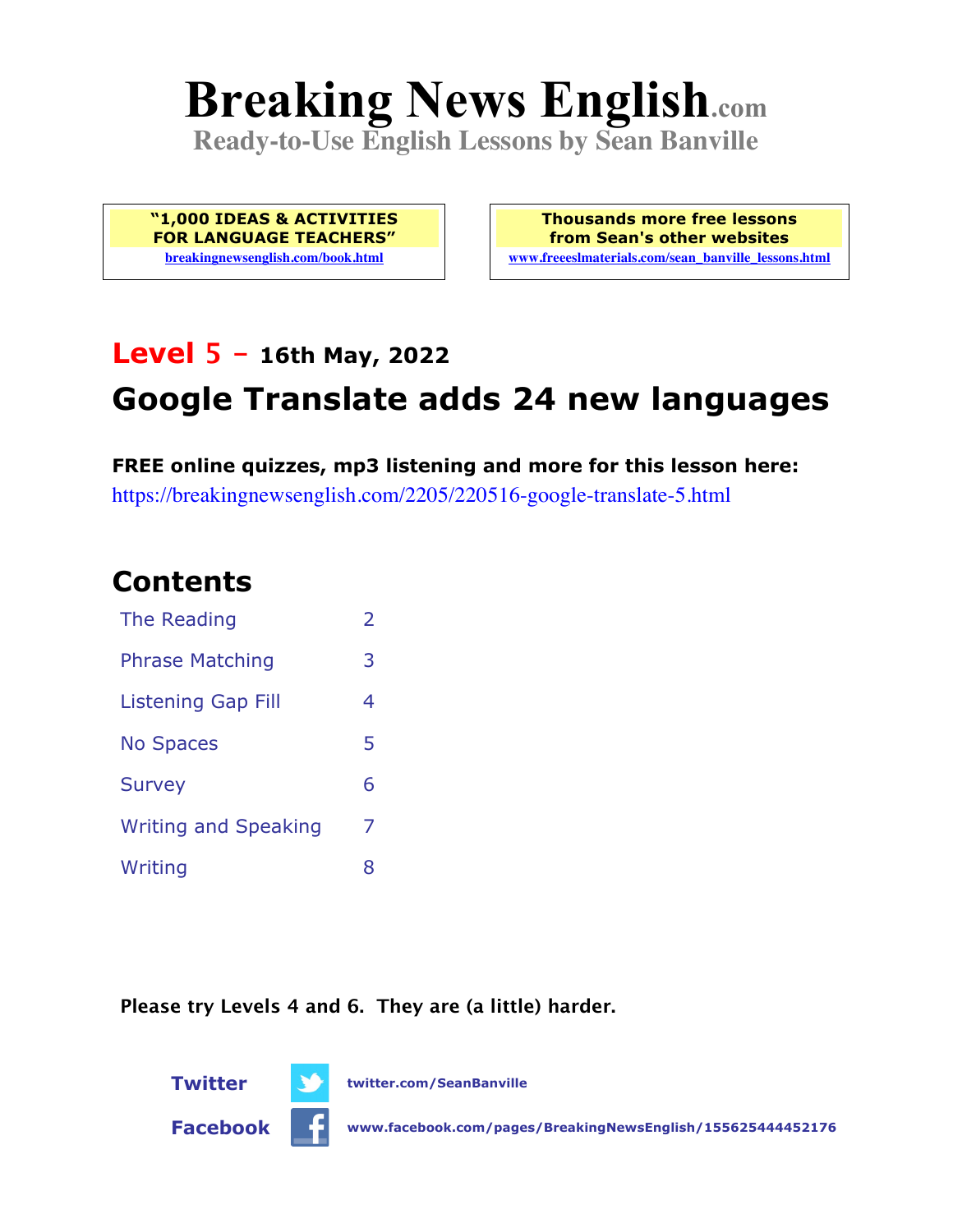# **THE READING**

From https://breakingnewsenglish.com/2205/220516-google-translate-5.html

 Google added 24 languages to its translation service, bringing the total number to 133. Google Translate is an indispensable tool. It conveniently and quickly translates vocabulary and texts into other languages. The 24 new languages are spoken by more than 300 million people. Among them are indigenous languages of the Americas. Google started its first translation service in 2006. It has continually added to the number of languages. Google said it still has a way to go. There are 7,000 languages worldwide that Translate doesn't translate.

 Translate needs a large amount of linguistic data to support a language. Google explained how new technology helped to add the new languages. It said: "Up until a couple of years ago, it simply was not technologically possible to add languages like these, which are what we call a low resource meaning that there are not very many text resources...for them." Google hopes to support languages used by large populations. It also wants to provide assistance for indigenous languages that are often overlooked by technology.

Sources: https://**techcrunch.com**/2022/05/11/google-translate-adds-24-new-languages-including-its-firstindigenous-languages-of-the-americas/ https://www.**bbc.com**/news/technology-61416757 https://www.**engadget.com**/google-translate-24-language-expansion-171810853.html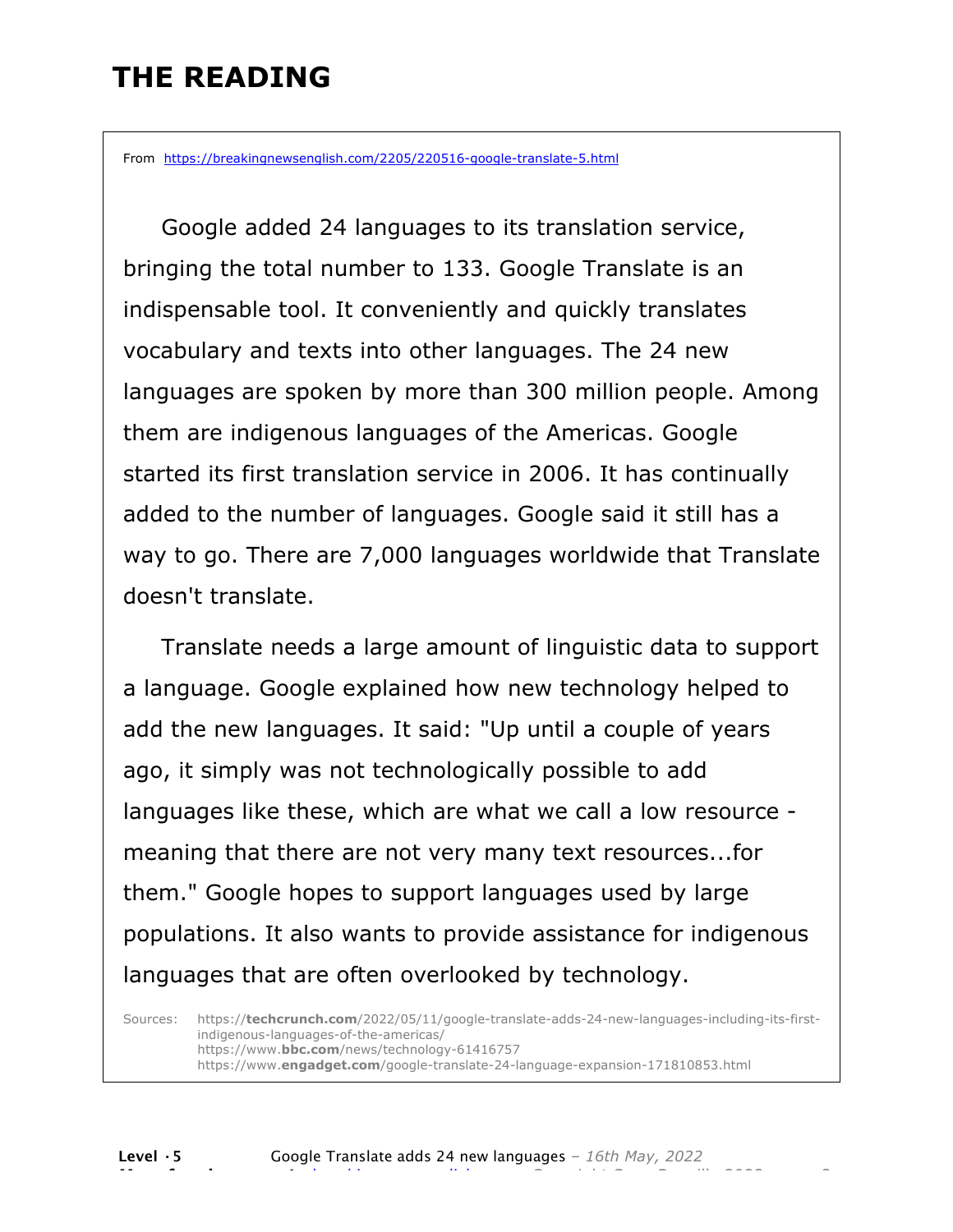# **PHRASE MATCHING**

From https://breakingnewsenglish.com/2205/220516-google-translate-5.html

#### **PARAGRAPH ONE:**

| 1. bringing the total number     |
|----------------------------------|
| 2. Translate is an indispensable |
| 3. translates vocabulary         |
| 4. Among them are indigenous     |
| 5. started its first             |
| 6. It has continually added      |
| 7. Google said it still has      |

- 
- 8. There are 7,000 languages

#### **PARAGRAPH TWO:**

| 1. a large amount                    |    | $a.$ of |
|--------------------------------------|----|---------|
| 2. Google explained how new          |    | b. ass  |
| 3. Up until a couple                 |    | c. pos  |
| 4. it simply was not technologically |    | d. by   |
| 5. languages used by large           |    | e. of   |
| 6. provide                           | f. | lan     |
| 7. indigenous                        |    | g. tec  |
| 8. often overlooked                  |    | h. poi  |

- a. to the number
- b. and texts
- c. worldwide
- d. to 133
- e. a way to go
- f. languages
- g. translation service
- h. tool

- years ago
- sistance
- ssible
- technology
- linguistic data
- iguages
- chnology helped
- h. populations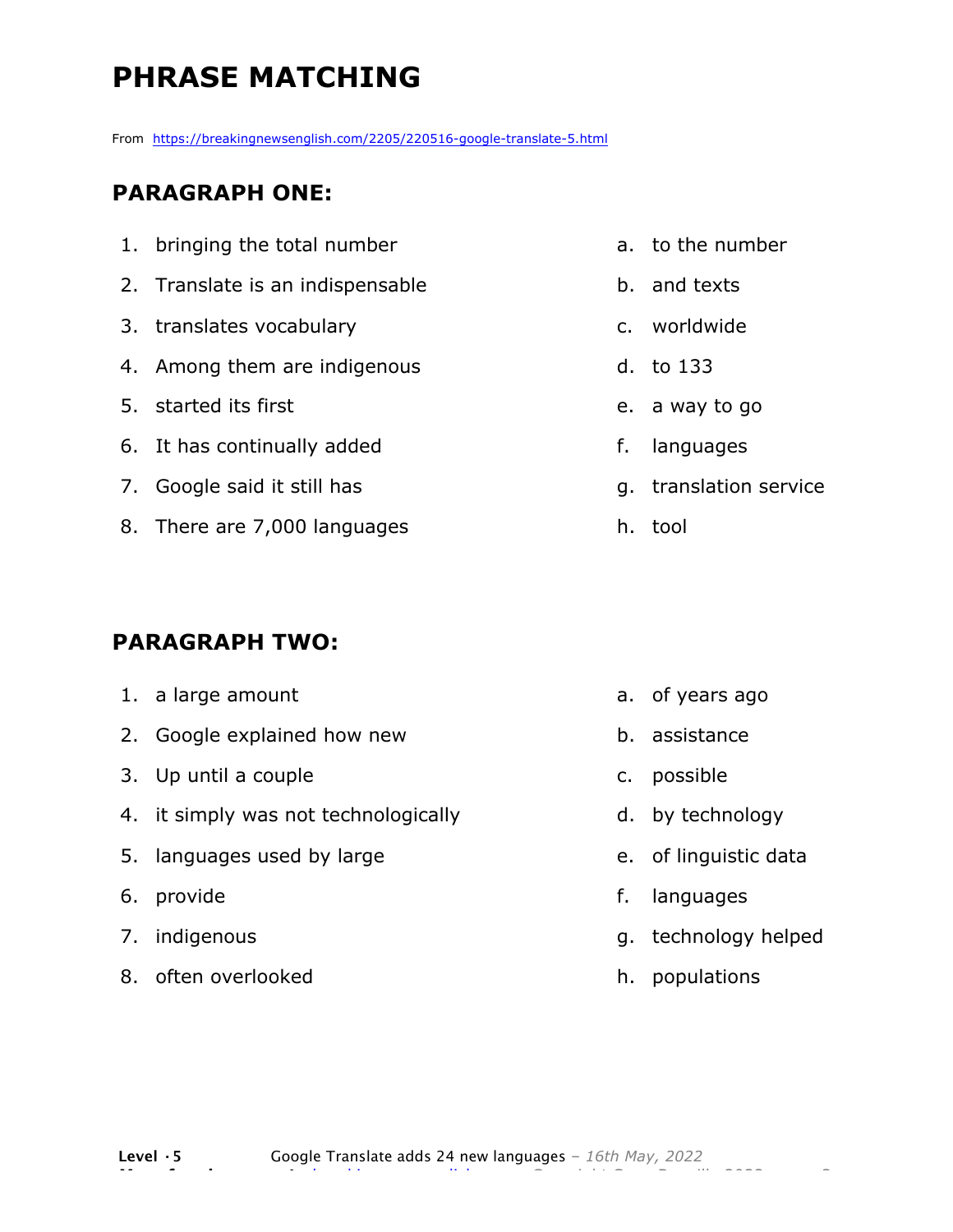### **LISTEN AND FILL IN THE GAPS**

From https://breakingnewsenglish.com/2205/220516-google-translate-5.html

| bringing the total number to 133. Google Translate is an                |  |  |  |  |  |  |
|-------------------------------------------------------------------------|--|--|--|--|--|--|
|                                                                         |  |  |  |  |  |  |
| vocabulary and texts into other languages. The 24 new languages         |  |  |  |  |  |  |
|                                                                         |  |  |  |  |  |  |
| (4) ______________________________ languages of the Americas. Google    |  |  |  |  |  |  |
| started its first translation service in 2006. It has                   |  |  |  |  |  |  |
|                                                                         |  |  |  |  |  |  |
| still has a $(6)$ __________________________. There are 7,000 languages |  |  |  |  |  |  |
| worldwide that Translate doesn't translate.                             |  |  |  |  |  |  |

Translate needs a large amount (7) \_\_\_\_\_\_\_\_\_\_\_\_\_\_\_\_\_\_\_\_\_\_\_\_\_ to support a language. Google explained how new technology helped to add the new languages. It said: "Up (8) \_\_\_\_\_\_\_\_\_\_\_\_\_\_\_\_\_\_\_ of years ago, it simply was not technologically (9) \_\_\_\_\_\_\_\_\_\_\_\_\_\_\_\_\_\_\_ languages like these, which are what we call  $(10)$   $\qquad \qquad$  - meaning that there are not very many text resources...for them." Google hopes to support languages used by large populations. It also (11) \_\_\_\_\_\_\_\_\_\_\_\_\_\_\_\_\_\_\_ assistance for indigenous languages that are (12) \_\_\_\_\_\_\_\_\_\_\_\_\_\_\_\_\_\_\_ technology.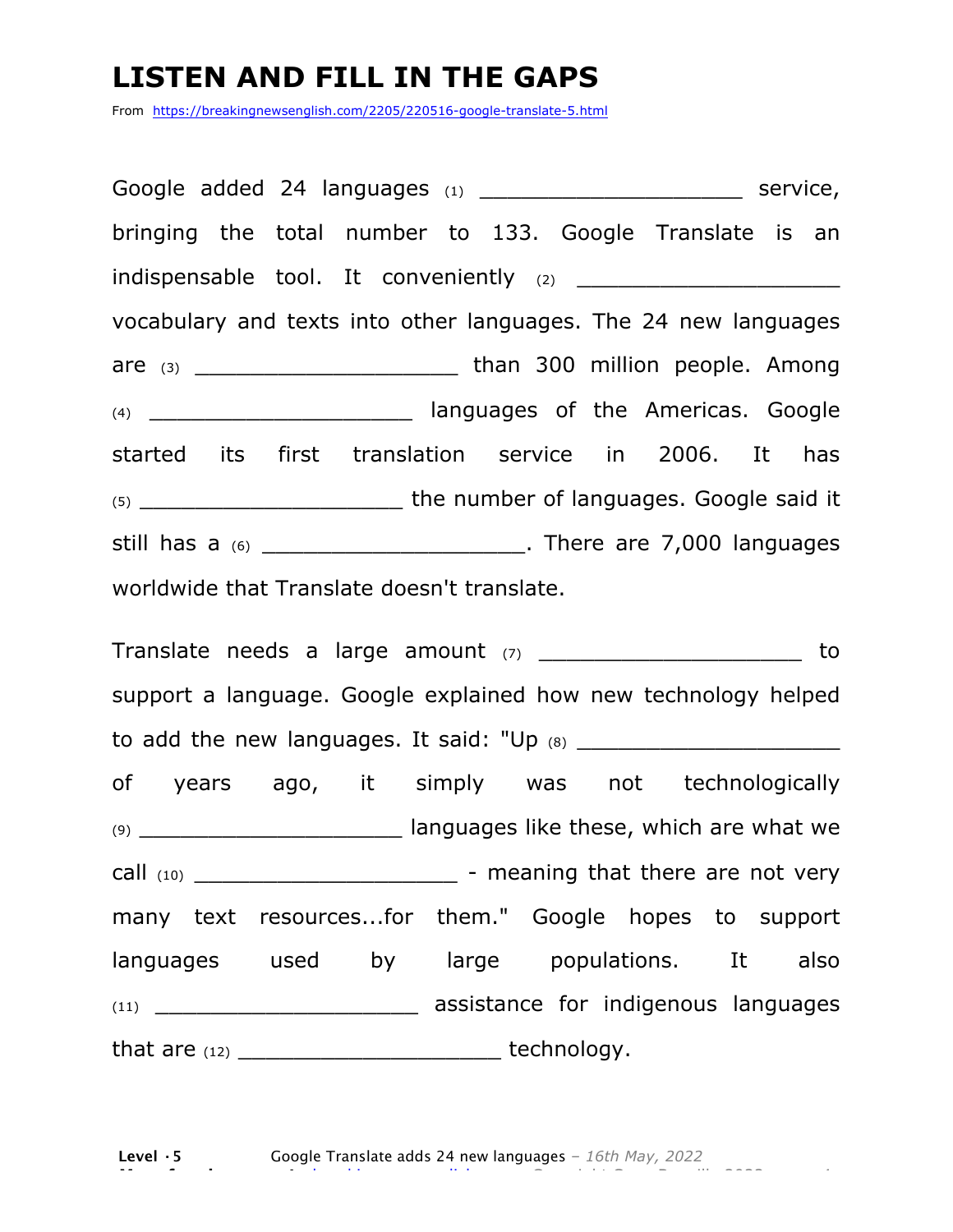# **PUT A SLASH ( / ) WHERE THE SPACES ARE**

From https://breakingnewsenglish.com/2205/220516-google-translate-5.html

Googleadded24languagestoitstranslationservice,bringingthetotaln umberto133.GoogleTranslateisanindispensabletool.Itconveniently andquicklytranslatesvocabularyandtextsintootherlanguages.The24 newlanguagesarespokenbymorethan300millionpeople.Amongthe mareindigenouslanguagesoftheAmericas.Googlestarteditsfirsttran slationservicein2006.Ithascontinuallyaddedtothenumberoflanguag es.Googlesaiditstillhasawaytogo.Thereare7,000languagesworldwid ethatTranslatedoesn'ttranslate.Translateneedsalargeamountofling uisticdatatosupportalanguage.Googleexplainedhownewtechnology helpedtoaddthenewlanguages.Itsaid:"Upuntilacoupleofyearsago,it simplywasnottechnologicallypossibletoaddlanguageslikethese,whic harewhatwecallalowresource-meaningthattherearenotverymanyte xtresources...forthem."Googlehopestosupportlanguagesusedbylar gepopulations.Italsowantstoprovideassistanceforindigenouslangua gesthatareoftenoverlookedbytechnology.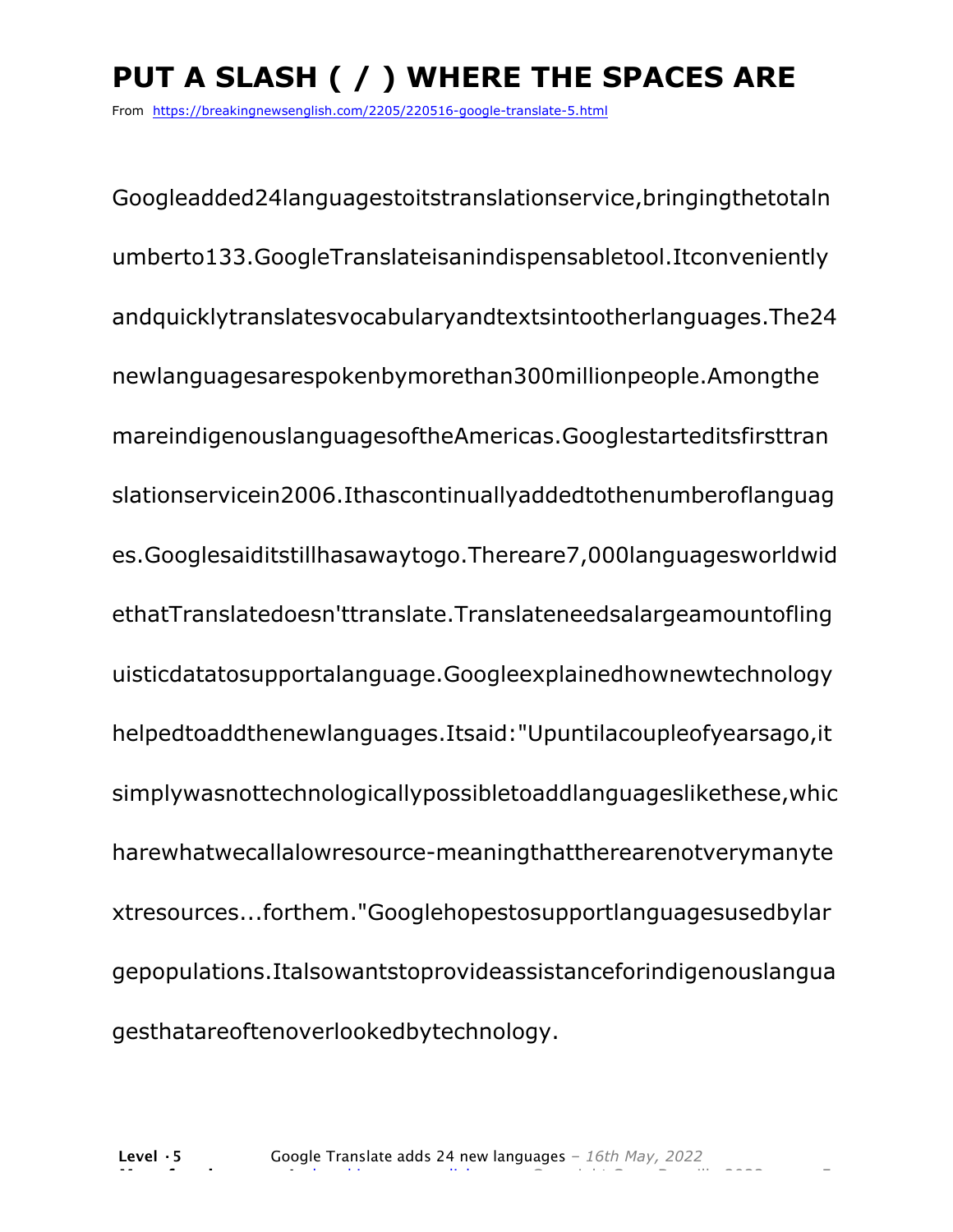# **GOOGLE TRANSLATE SURVEY**

From https://breakingnewsenglish.com/2205/220516-google-translate-4.html

Write five GOOD questions about Google Translate in the table. Do this in pairs. Each student must write the questions on his / her own paper. When you have finished, interview other students. Write down their answers.

|      | STUDENT 1 | STUDENT 2 | STUDENT 3 |
|------|-----------|-----------|-----------|
| Q.1. |           |           |           |
| Q.2. |           |           |           |
| Q.3. |           |           |           |
| Q.4. |           |           |           |
| Q.5. |           |           |           |

- Now return to your original partner and share and talk about what you found out. Change partners often.
- Make mini-presentations to other groups on your findings.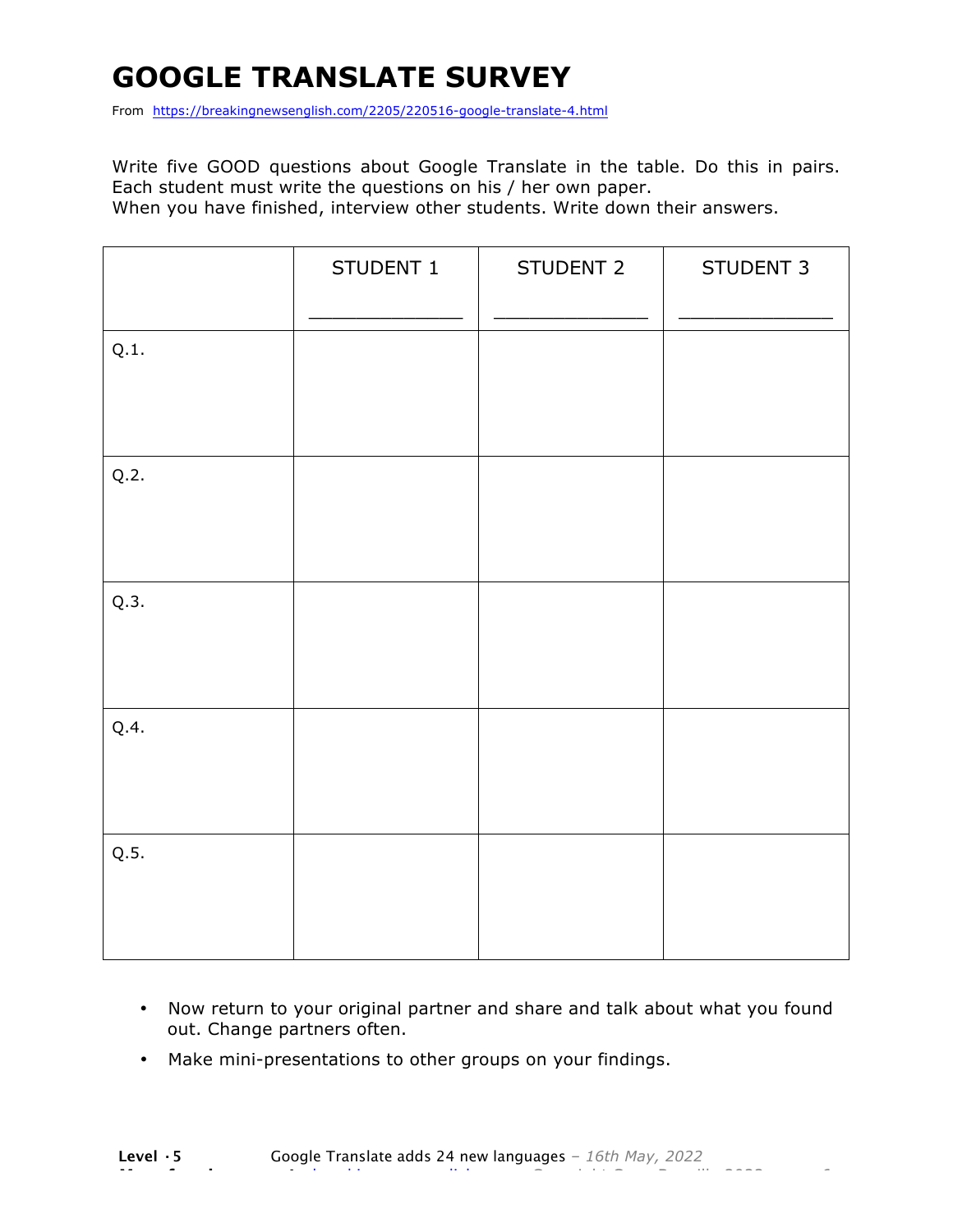### **WRITE QUESTIONS & ASK YOUR PARTNER(S)**

Student A: Do not show these to your speaking partner(s).

|  | <u>and the contract of the contract of the contract of the contract of the contract of the contract of the contract of the contract of the contract of the contract of the contract of the contract of the contract of the contr</u> |  |
|--|--------------------------------------------------------------------------------------------------------------------------------------------------------------------------------------------------------------------------------------|--|

*Google Translate adds 24 new languages – 16th May, 2022* More free lessons at breakingnewsenglish.com

### **WRITE QUESTIONS & ASK YOUR PARTNER(S)**

-----------------------------------------------------------------------------

Student B: Do not show these to your speaking partner(s).

| a)            |                                            |  |  |
|---------------|--------------------------------------------|--|--|
| b)            |                                            |  |  |
| $\mathsf{c})$ | <u> 1980 - Jan Barbara Barat, martin a</u> |  |  |
| d)            |                                            |  |  |
| e)            |                                            |  |  |
| f)            |                                            |  |  |
|               |                                            |  |  |